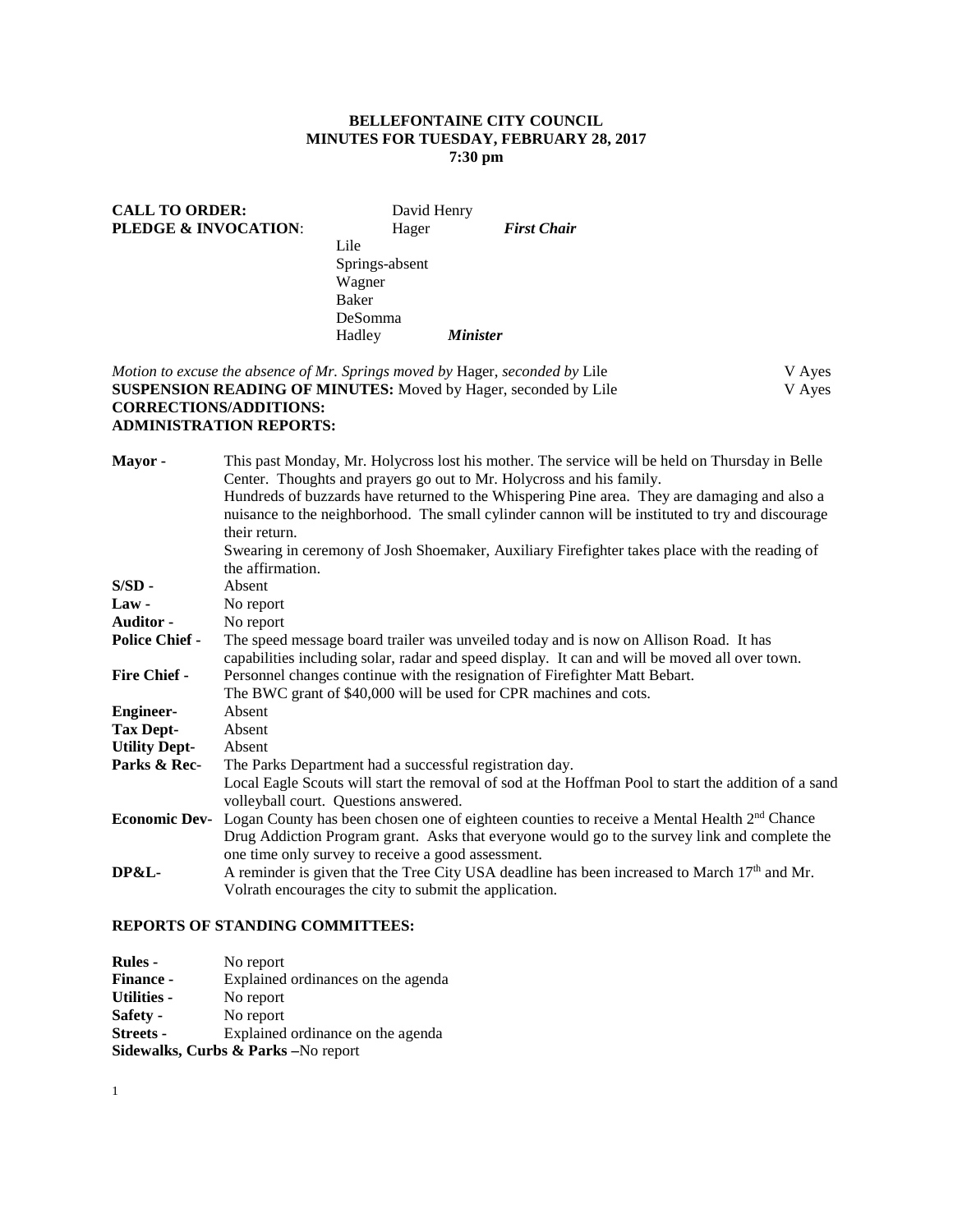**Audit -** No report

#### **COMMUNICATIONS FROM CITIZENS:**

#### **INTRODUCTION OF ORDINANCES:**

## **1. ORDINANCES FOR 1ST READING**

17-09 A. AN ORDINANCE AUTHORIZING THE ACCEPTANCE OF A DEED AND A PERPETUAL EASEMENT FROM EVERSON ENTERPRISES II LLC FOR SHADY LANE DRIVE IN THE CITY OF BELLEFONTAINE, OHIO FOR PUBLIC STREET, RIGHT-OF-WAY AND EASEMENT PURPOSES AND DECLARING AN EMERGENCY IN THE CITY OF BELLEFONTAINE, OHIO. **STREET**

| 3RR -      | Moved by Hadley, seconded by Lile | V Aves |
|------------|-----------------------------------|--------|
| Passage -  |                                   |        |
| Adoption - |                                   |        |

17-10 B. AN ORDINANCE AUTHORIZING THE SERVICE SAFETY DIRECTOR TO ENGAGE THE LAW FIRM OF VORYS, SATER, SEYMOUR AND PEASE LLP TP PROVIDE LEGAL SERVICES RELATED TO DEVELOPING NEW COMMUNITY REINVESTMENT AREAS, AND DECLARING AN EMERGENCY IN THE CITY OF BELLEFONTAINE, OHIO. **FINANCE**

```
3RR - Moved by Baker, seconded by Wagner
                  V Ayes
Passage -
```
Adoption -

# **2. ORDINANCES FOR 2ND READING**

17-05 A. AN ORDINANCE AUTHORIZING THE SERVICE SAFETY DIRECTOR TO ENTER INTO ONE OR MORE CONTRACTS FOR THE PURCHASE OF ONE BACKHOE FOR THE WATER OR MORE CONTRACTS FOR THE PURCHASE OF ONE BACKHOE FOR THE WATER DEPARTMENT AND ONE SKID STEER FOR THE WASTE WATER DEPARTMENT AND DECLARING AN EMERGENCY IN THE CITY OF BELLEFONTAINE, OHIO. **FINANCE**

| 3RR-      | Moved by Baker, seconded by DeSomma | V Ayes |
|-----------|-------------------------------------|--------|
| Passage-  |                                     |        |
| Adoption- |                                     |        |

17-06 B. AN ORDINANCE AUTHORIZING AND CREATING A NEW FULL-TIME POSITION OF CITY ELECTRICIAN/MAINTENANCE TECHNICIAN AND AUTHORIZING THE SERVICE-SAFETY DIRECTOR TO HIRE SAID CITY EMPLOYEE AND DECLARING AN EMERGENCY IN THE CITY OF BELLEFONTAINE, OHIO. **FINANCE**

| 3RR-      | Moved by Baker, seconded by Wagner | V Ayes |
|-----------|------------------------------------|--------|
| Passage-  | Moved by Baker, seconded by Wagner | V Ayes |
| Adoption- | Moved by Baker, seconded by Wagner | V Ayes |

- 17-07 C. AN ORDINANCE AUTHORIZING THE SERVICE-SAFETY DIRECTOR TO SEEK
- 2